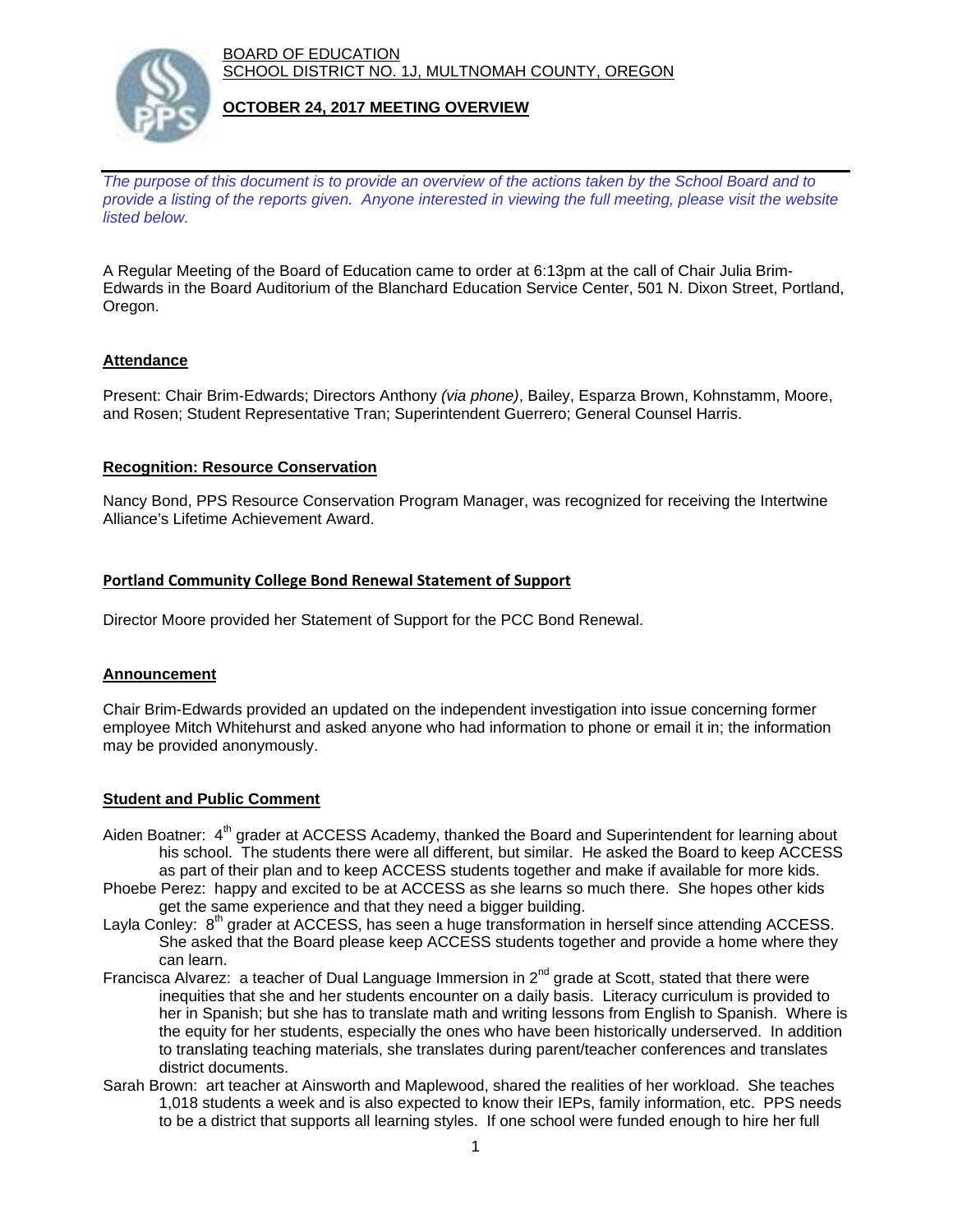time, she could ensure that each student was finding success in learning. She asked the Board to please secure a contract with the Portland Association of Teachers that supports good teaching and learning.

Greg Burrill: school budgets have been cut in every biennium for the past 27 years. The  $7<sup>th</sup>$  graders he is teaching this year are different from those in the past, and not in a good way. He is as discouraged as he has ever been. He asked the Superintendent to make the best decisions he can to provide the best resources to provide the best education kids can get.

## **Comments from Portland Association of Teachers (PAT)**

Suzanne Cohen, PAT President, stated that the dysfunction in PPS has gone on long enough. The Board and Administrators need to start listening to the frontline educators as they are in the classroom every day; you need to trust their professional judgment and support them. You need to make sure they have the tools, training and time to teach their students. This was PATs second year without a contract. There was an enormous disconnect between what the Board is told by administrators and what is actually happening that the teachers see in the classroom. Ms. Cohen asked the Board what they had learned about opening Ockley Green. It was clear that any new middle school needs a schedule that works for all students and staff, reasonable class sizes, the need to allocate planning time for the entire staff to build the systems to run a school smoothly, and you cannot keep adding "nice to haves" while you cut the "have to haves". We owe it to the Tubman and Roseway Heights communities to make sure the new middle schools succeed; however, you also owe that to the Ockley Green community. Their patience is as expired as their contract. The Board has the ability to solve the problems we face in the classrooms and to settle a contract.

# **Action Items**

- Harriet Tubman and Roseway Heights Middle School Clusters Public Comment:
	- Bryan Chu: who will Tubman really be opening up for? The school to prison pipeline no longer exists. It has been shapeshifted into the school and prison nexus where prisons and schools mirror each other, both hungry for black and brown bodies. We do not believe what you say because we see what you do and we see what you have done; we are disappointed, unimpressed, but not surprised. PPS reproduces a culture of apathy and indifference under the umbrella of "equity" that in reality facilitates state sanctioned violence against black and brown people.
	- Taisiya Smith: there are too many knots in the proposed middle school plan. Are you solving racial inequities or redrawing boundaries? If your goal is to open two new middle schools, congratulations, it's in your sights. Or, do you want to create an entire eastside plan? She would like to see middle schools and boundaries addressed in a comprehensive plan.
	- Tatiana Terdal: has two children with special needs at ACCESS. She asked the Board to delay the vote on boundaries until there is a location for ACCESS where they can stay whole. What happens with those kids who fall between the cracks? They found a home at ACCESS.

#### **Reports**

- Update on Draft Public Records Policy
- Council of the Great City Schools Fall Conference Report by Directors Kohnstamm and Esparza Brown
- Board's Policy and Governance Task Force Update from Chair Brim-Edwards

#### **The Board Approved the Following Items**